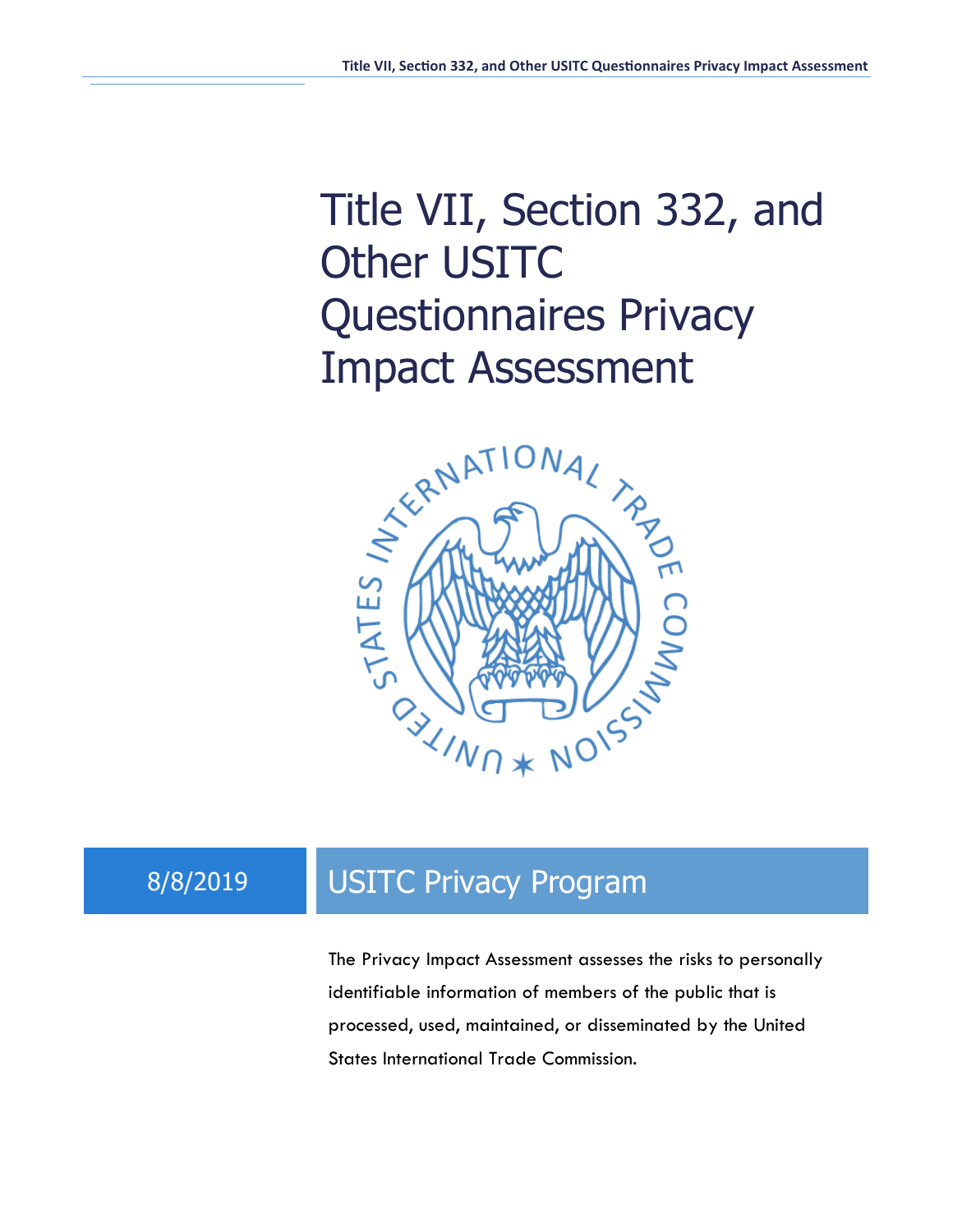# Title VII, Section 332, and Other **USITC Questionnaires Privacy** Impact Assessment **USITC PRIVACY PROGRA M**

#### **OVERVIEW**

The U.S. International Trade Commission (USITC) must conduct a Privacy Impact Assessment (PIA) for USITC systems that collect, use, process, maintain, or disseminate personally identifiable information (PII) about members of the public in order to comply with Office of Management and Budget (OMB) Memorandum M-03- 22, *OMB Guidance for Implementing the Privacy Provisions of the E-Government Act of 2002* (September 2003). The PIA assesses the risks to PII collected, used, processed, maintained, or disseminated by the USITC.

#### 1 SYSTEM, PROJECT, OR PROGRAM INFORMATION

#### 1.1 What is the specific purpose of the USITC's use of the system and how does that purpose support the USITC's mission?

The USITC uses questionnaires to collect information from private-sector firms to meet its statutory investigative and other information needs (e.g., to research trade issues). The questionnaire responses may include information on firms' production, finances, investments, research and development, competitive position, intellectual property, etc. Such information collections are directly related to statutory investigations including safeguard investigations under Section 201 of the Trade Act of 1974, fact-finding investigations under Section 332 of the Tariff Act of 1930 (Section 332), antidumping and countervailing duty investigations under Title VII of the Tariff Act of 1930 (Title VII), or other information collection activities. The USITC also collects information from firms about their experiences with the USITC and its programs, policies, and procedures. Users provide feedback on the usability of DataWeb, and the fact-finding and Title VII processes. The USITC collects name and contact information of points-of-contact (POCs) for firms.

#### 2 INFORMATION COLLECTION

#### 2.1 What types of PII are collected? Please select all applicable items and provide a general description of the types of information collected.

PII means information that can be used to distinguish or trace an individual's identity, either alone or when combined with other information that is linked or linkable to a specific individual.

☒ Name ☐ Mother's Maiden Name ☐ Social Security Number (SSN)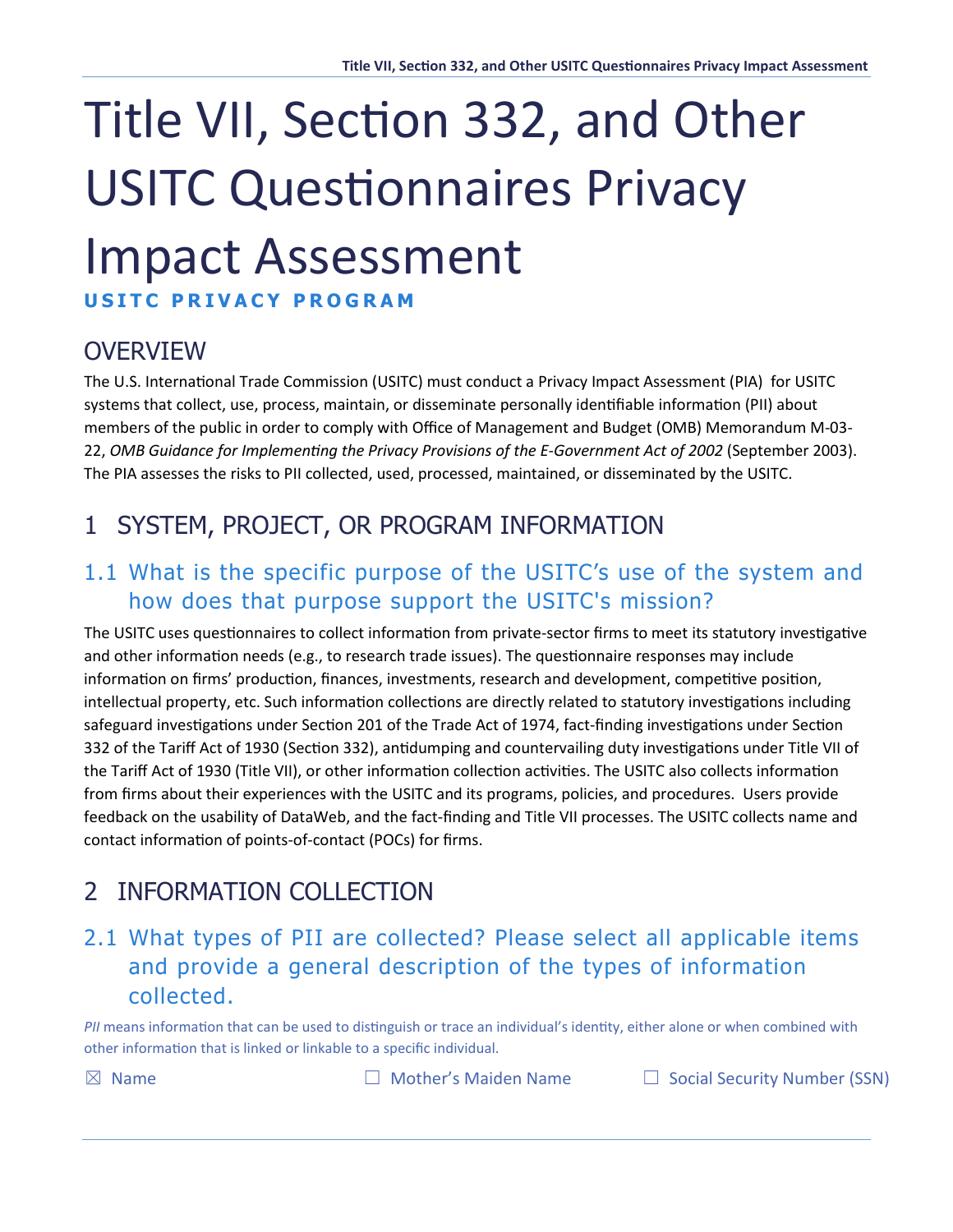|                                       |                                      | Title VII, Section 332, and Other USITC Questionnaires Privacy Impact Assessment |
|---------------------------------------|--------------------------------------|----------------------------------------------------------------------------------|
| Date of Birth                         | <b>Credit Card or Financial</b>      | <b>Personal Cell Number</b><br>$\boxtimes$                                       |
| <b>Place of Birth</b>                 | <b>Account Number</b>                | <b>Personal Email Address</b><br>$\bowtie$                                       |
| <b>Home Address</b><br>$\bowtie$      | <b>Patient ID Number</b>             | <b>Work Address</b><br>$\boxtimes$                                               |
| <b>Work Phone Number</b><br>$\bowtie$ | <b>Employment or Salary Record</b>   | Physical Characteristics (e.g.,                                                  |
| <b>Work Email Address</b>             | <b>Medical Record</b>                | eye or hair color, height, etc.)                                                 |
| $\boxtimes$ Logon Credentials (e.g.,  | <b>Criminal Record</b>               | <b>Sexual Orientation</b>                                                        |
| username, password)                   | <b>Military Record</b>               | <b>Marital Status or Family</b>                                                  |
| Driver's License Number               | <b>Financial Record</b><br>$\bowtie$ | <b>Information</b>                                                               |
| <b>Passport or Green Card</b>         | <b>Education Record</b>              | Race or Ethnicity                                                                |
| <b>Number</b>                         | Biometric Records (e.g.,             | Religion                                                                         |
| Employee No. or other                 | fingerprints, photograph, etc.)      | Citizenship                                                                      |
| Identifier                            | Sex or Gender                        | $\Box$ Other:                                                                    |
| <b>Tax ID Number</b>                  | Age                                  |                                                                                  |
|                                       | <b>Home Phone Number</b>             | $\Box$ None                                                                      |

**Explanation**: The USITC primarily collects the names and business contact information of individuals representing firms, along with financial information about the firms. However, some information collected may be that of sole proprietors and, therefore, may include personal phone numbers and email addresses, home addresses, or financial records.

#### 2.2 About what types of people do you collect, use, maintain, or disseminate PII? Please describe the groups of individuals.

These questionnaires collect information on POCs for private-sector companies, law firms, and trade associations.

#### 2.3 Who owns and/or controls the PII?

The USITC.

#### 2.4 What specific laws, regulations, or policies authorize the collection of the PII? If the system collects Social Security Numbers (SSNs), please provide the authorities for this collection.

Section 332 and Title VII of the Tariff Act of 1930, and Section 201 of the Trade Act of 1974, provide the USITC authorization to collect the information described above from private-sector companies. These questionnaires do not collect SSNs.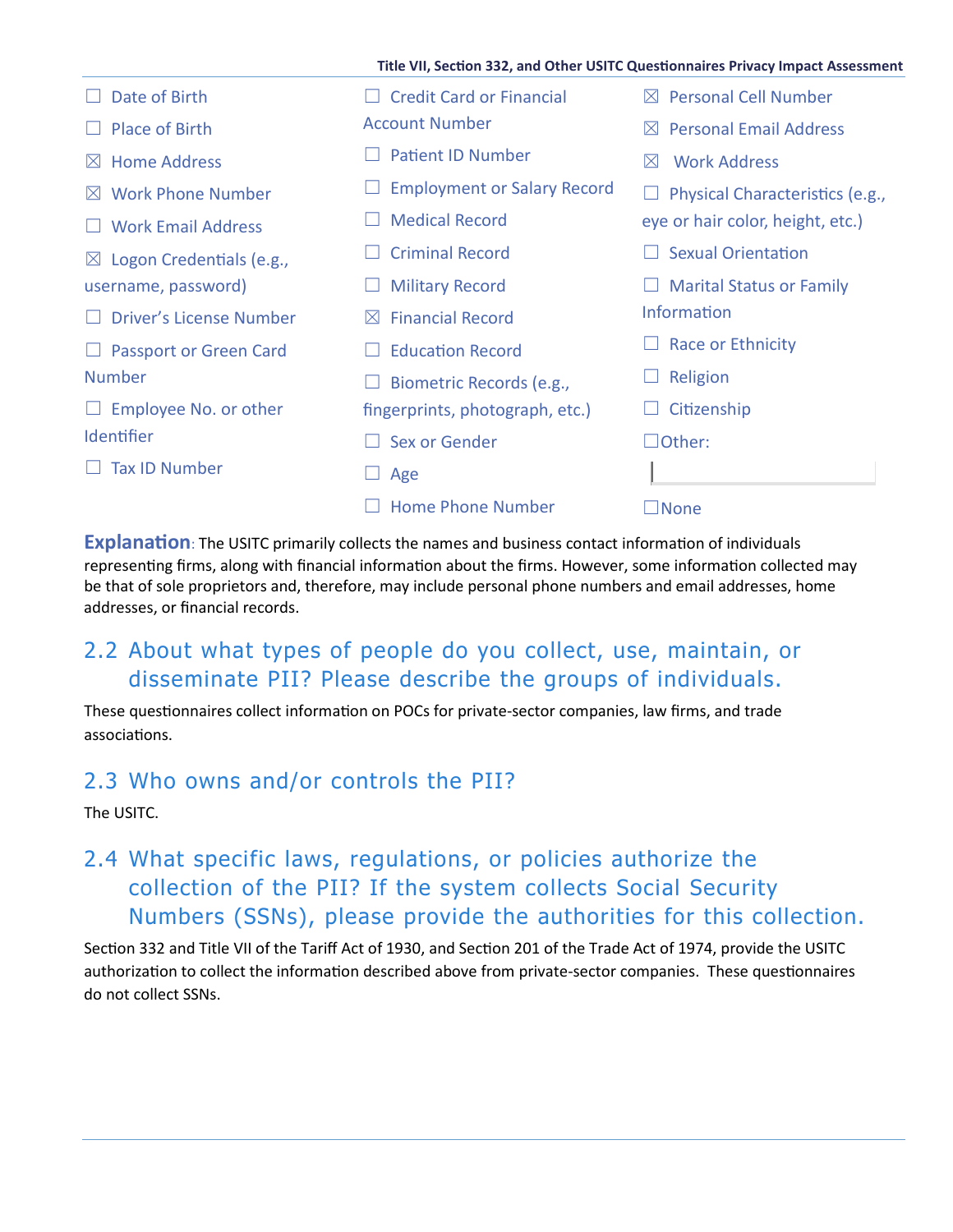#### 2.5 Does the system derive new data or create previously unavailable data about an individual through aggregation or derivation of the information collected?

When the USITC asks a private-sector firm to complete a questionnaire through the USITC website, the website creates a personal identification number (PIN) unique to the respondent. The respondent must enter the PIN into the USITC website before completing a survey.

#### 2.6 Given the amount, type, and purpose of information collected, discuss what privacy risks were identified and how they were mitigated.

Possible risks to the privacy of individuals' data include unauthorized access by both internal and external users, breaches of the system data, and the retention of records beyond the retention period. Risks are mitigated through the use of access controls and other security controls based on guidance in the National Institute of Standards and Technology (NIST) Special Publication (SP) 800-53. Records are retained and disposed of in accordance with retention requirements, as discussed in section 3.4.

### 3 USES OF THE SYSTEM AND THE INFORMATION

#### 3.1 Describe all uses of the information. Describe how the information supports the USITC mission or a USITC business function.

The USITC uses questionnaires to collect information from private-sector firms to meet its statutory investigative and other information needs. These questionnaire responses may include information on production, finances, investments, research and development, competitive position, intellectual property, etc. Such information collections are directly related to statutory investigations, including antidumping, countervailing duty, safeguard, and fact-finding or other information collection activities. The USITC also collects information about their experiences with the USITC and its programs, policies, and procedures. Users also provide feedback on the usability of DataWeb and the fact-finding and Title VII processes. The USITC collects name and contact information of POCs in order to contact them if necessary.

#### 3.2 How can the USITC ensure that the PII is accurate, relevant, timely, and complete at the time of collection?

The USITC relies on the users submitting questionnaires and surveys to verify the accuracy of their data. Before submitting an online survey, users must click a box to certify the accuracy of the data. Users submitting paper forms must sign the form to acknowledge the accuracy of the information submitted.

#### 3.3 How can the USITC ensure that only the minimum PII elements are collected?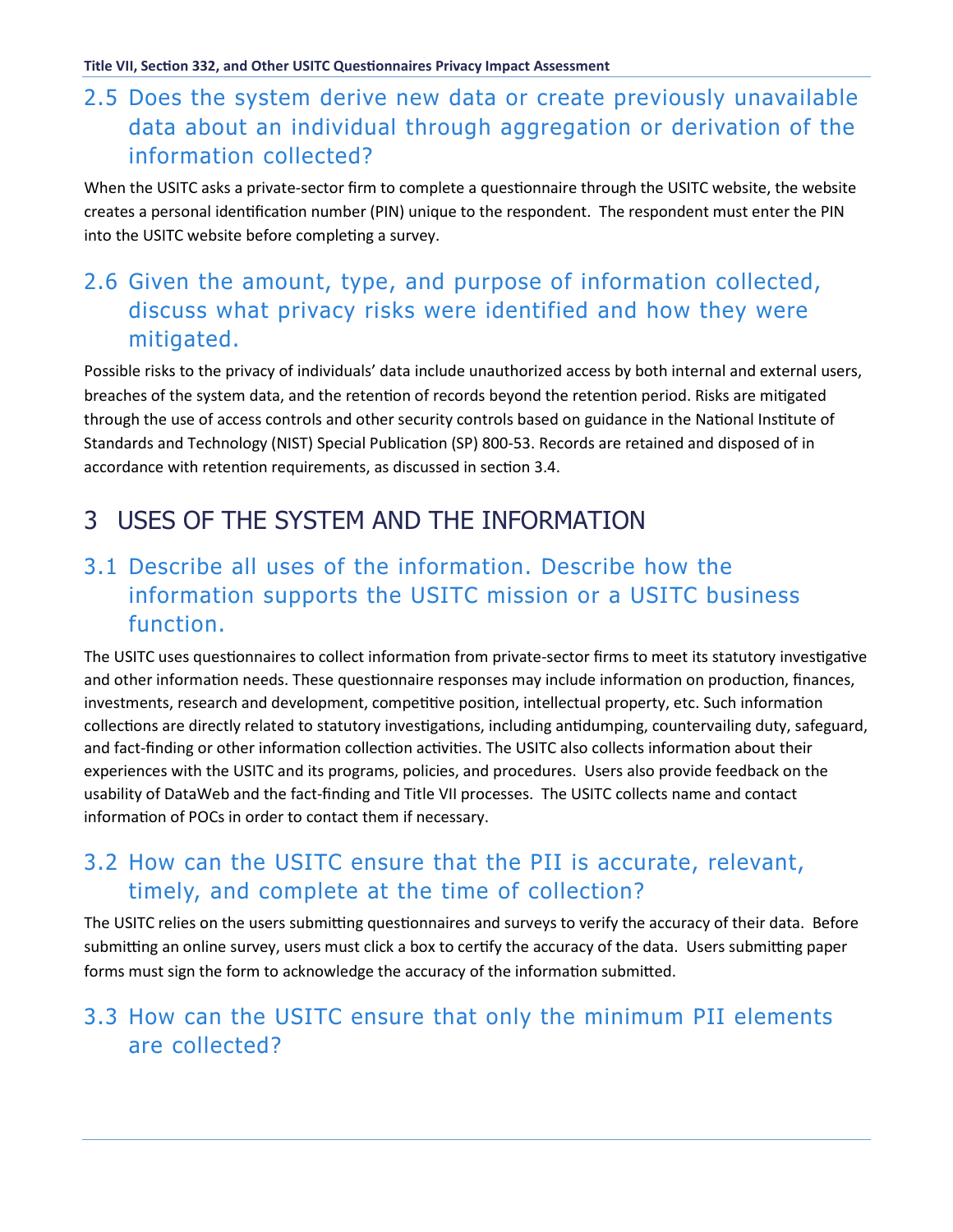The questionnaires are designed to collect only the name and contact information of individuals submitting the surveys. The USITC uses this information to allow for contacting these individuals when necessary to verify their information and ask questions about their responses to the questionnaires.

#### 3.4 What is the retention period for the system data? Has the National Archives and Records Administration (NARA) approved the applicable records disposition schedule?

Records relating to Title VII import injury, Section 332 fact-finding, and safeguard investigations are retained for three years in accordance USITC records schedule NC1-081-78-1, item 6: Investigation Files. Customer service records are retained for three years in accordance with NARA General Records Schedule 6.5, item 010: Public Customer Service Operations Records.

#### 3.5 What methods are used to archive and/or dispose of the PII in the system?

Electronic copies are deleted, and hard copies are shredded.

3.6 Will the data in the system be retrieved by a personal identifier? No.

3.7 If the answer is "yes" to the previous question, is the system covered by an existing Privacy Act System of Records Notice (SORN)?

N/A.

#### 4 INTERNAL SHARING AND DISCLOSURE OF INFORMATION

#### 4.1 With which internal components of the USITC is the information shared?

All USITC offices can access and use data collected through this system, but the Office of Operations is the primary user of the data.

#### 4.2 For each recipient component or office, what information is shared and for what purpose?

The Office of Operations is the primary user of questionnaire data. It accesses and uses questionnaire data to conduct analysis and investigations. Other USITC offices access customer feedback data as it pertains to their responsibilities.

#### 4.3 How is the information transmitted or disclosed?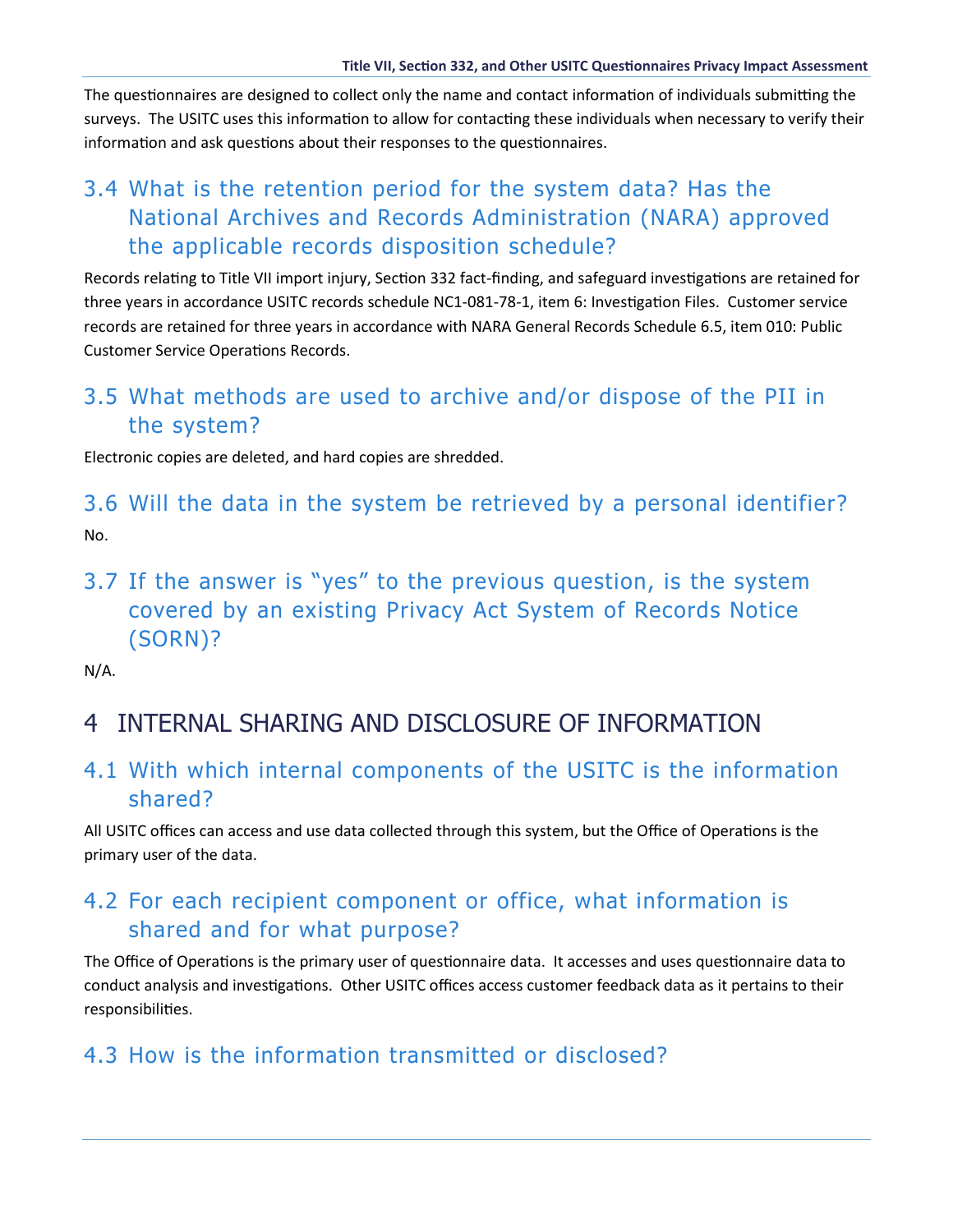#### **Title VII, Section 332, and Other USITC Questionnaires Privacy Impact Assessment**

Information is stored in shared USITC network folders, and USITC users with a "need to know" can access the questionnaires relevant for their job duties.

#### 4.4 Given the internal sharing, discuss what privacy risks were identified and how they were mitigated.

Possible risks to the privacy of individuals' data through internal sharing include unauthorized access by internal users and breaches of PII. Risks are mi�gated through the use of access controls to limit access only to individuals with a "need to know". All USITC employees and contractors are required to complete annual information security and privacy-awareness training to understand the requirements for safeguarding PII and to abide by rules of behavior for using USITC information systems. In addition, USITC system administrators are required to complete training that addresses their responsibilities as users with privileged access to USITC resources.

#### 5 EXTERNAL SHARING AND DISCLOSURE

#### 5.1 With which external (non-USITC) recipient(s) is the information shared?

None. The USITC does not share PII collected from questionnaires with any external entities.

#### 5.2 What information is shared and for what purpose? N/A.

#### 5.3 How is the information transmitted or disclosed?

N/A.

5.4 Are there any agreements with external entities concerning the security and privacy of the data once it is shared, such as a memorandum of understanding (MOU)?

N/A.

5.5 Are privacy requirements included in contracts and other acquisition-related documents? If yes, please describe these requirements.

N/A.

5.6 What type(s) of training is required for users from agencies outside the USITC prior to receiving access to the information? N/A.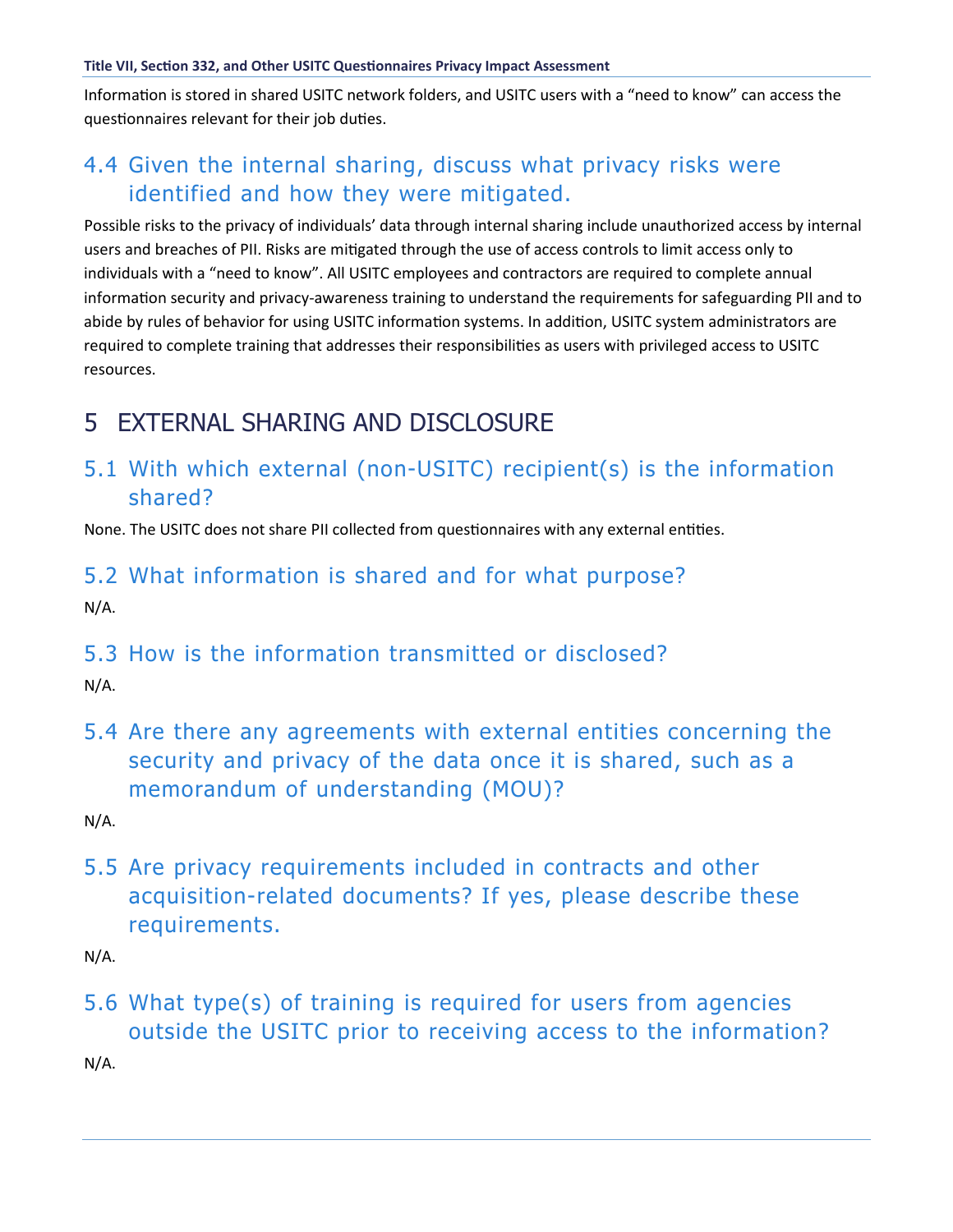#### 5.7 Are there any provisions in place for auditing the recipients' use of the information?

N/A.

5.8 Given the external sharing, please discuss any privacy risks that were identified and describe how they were mitigated.

N/A.

### 6 NOTICE

#### 6.1 Was notice provided to the individual prior to collection of the information? If notice was not provided, why not?

This PIA provides notice to users, and the USITC plans to include a link to this PIA to users completing questionnaires. In addition, the questionnaires include language describing how data is collected and handled. As an example, the following text is used in Title VII proceedings:

I certify that the information herein supplied in response to this questionnaire is complete and correct to the best of my knowledge and belief and understand that the information submitted is subject to audit and verification by the Commission. By means of this certification I also grant consent for the Commission, and its employees and contract personnel, to use the information provided in this questionnaire and throughout this proceeding in any other import-injury proceedings conducted by the Commission on the same or similar merchandise.

I, the undersigned, acknowledge that information submitted in response to this request for information and throughout this proceeding or other proceedings may be disclosed to and used: (i) by the Commission, its employees and Offices, and contract personnel (a) for developing or maintaining the records of this or a related proceeding, or (b) in internal investigations, audits, reviews, and evaluations relating to the programs, personnel, and operations of the Commission including under 5 U.S.C. Appendix 3; or (ii) by U.S. government employees and contract personnel, solely for cybersecurity purposes. I understand that all contract personnel will sign appropriate nondisclosure agreements

#### 6.2 Do individuals have an opportunity and/or right to decline to provide information?

Private-sector firms are required to complete questionnaires as part of a Title VII, Section 332, or safeguard investigation. Responses to feedback surveys are voluntary.

#### 6.3 Do individuals have an opportunity to consent to particular uses of the information, and, if so, what is the procedure by which an individual would provide such consent?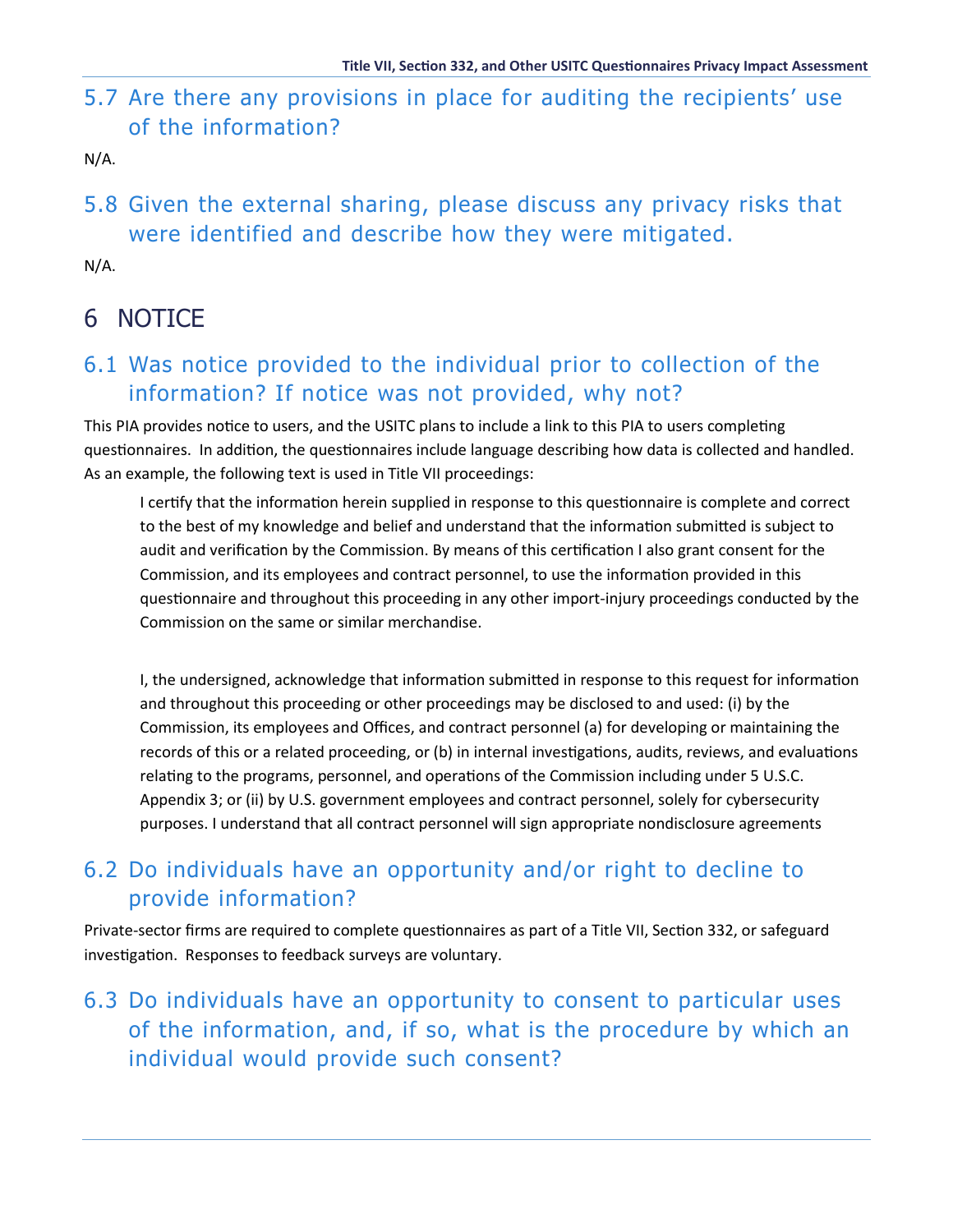#### **Title VII, Section 332, and Other USITC Questionnaires Privacy Impact Assessment**

By submitting a questionnaire, users consent to the use of their data. As noted above, firms are required to complete questionnaires as part of a Title VII, Section 332, or safeguard investigation. Responses to feedback surveys are voluntary.

#### 6.4 Given the notice provided to individuals above, describe what privacy risks were identified and how they were mitigated.

Potential risks with respect to notice include insufficient notice to users. Some users might not understand what types of information are collected and how this information is used. This risk is mitigated through the publication of this PIA on the USITC website and by including a link to the USITC Privacy Policy on the USITC web page.

#### 7 INDIVIDUAL ACCESS AND REDRESS

#### 7.1 What are the procedures that allow individuals the opportunity to seek access to or redress of their information?

Individuals may contact the USITC through the USITC contact information provided through the questionnaire process in order to request updates to their information.

#### 7.2 How are individuals notified of the procedures for seeking access to or amendment of their information?

The questionnaires include USITC contact information by which users can request to update their information. This PIA also provides notice for correcting user information.

#### 7.3 If no opportunity to seek amendment is provided, are any other redress alternatives available to the individual?

N/A. Users can request to update their information by contacting USITC.

#### 7.4 Discuss any opportunities or procedures by which individuals can contest the accuracy of their information in the system or actions taken as a result of USITC reliance on information in the system.

As noted previously, individuals may contact USITC to update their information. Users may also contact USITC to contest actions taken as a result of USITC reliance on information in the system. However, USITC actions are typically based on the company information submitted as part of a questionnaire response (e.g., company sales records, financial data, etc.) and not the PII of the individual submitting the response.

#### 8 TECHNICAL ACCESS AND SECURITY

#### 8.1 Who has access to the PII in the system?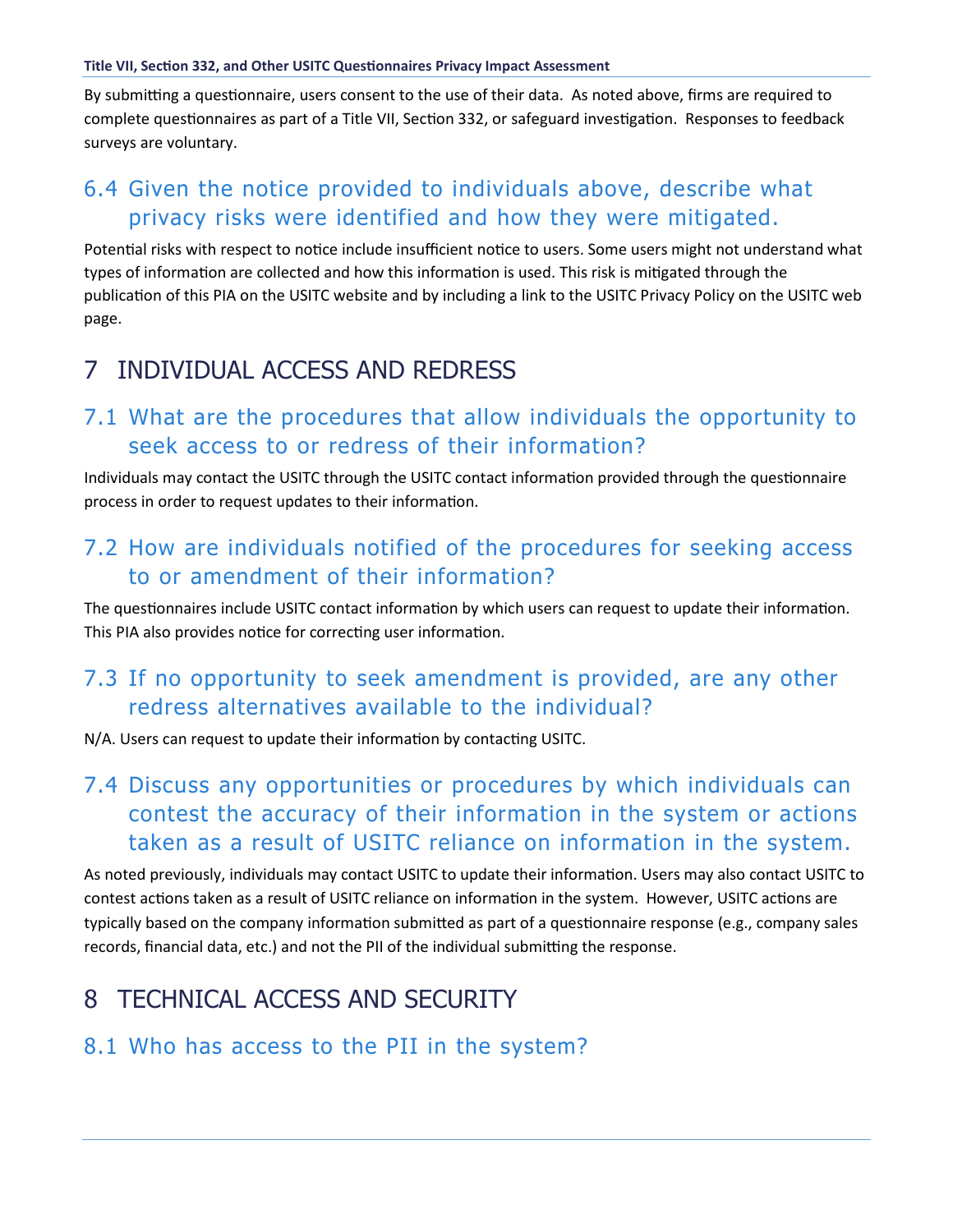USITC users with a need to know and the appropriate job responsibilities can access and use the PII in the system. The data is primarily accessed by users in the Office of Operations, but may also be accessed by other offices as needed.

#### 8.2 Does the system use roles to assign privileges to users of the system?

USITC statisticians can access all questionnaire data in order to analyze the data. For Title VII and Section 332 investigations, however, USITC users are assigned access based on their job role and need to know.

#### 8.3 What procedures are in place to determine which users may access the system and are they documented?

USITC office managers assign access to the questionnaire data based on a need-to-know basis.

#### 8.4 What auditing measures and technical safeguards are in place to prevent misuse of data?

Users are granted access to questionnaire information on a need-to-know basis and are granted the lowest level of privilege needed to conduct their duties. USITC implements auditing controls in accordance with NIST 800-53 guidance to track user behavior and iden�fy system misuse.

#### 8.5 How is the PII secured? What administrative, technical, and physical security safeguards are being used to guard against privacy risks?

USITC implements security controls in accordance with the NIST SP 800-53 guidance. These controls are designed to minimize unauthorized access, use, and dissemination of PII.

#### 8.6 Describe what privacy training is provided to users. How often do users complete the training?

All USITC employees are required to complete annual privacy-awareness training. This training provides an overview of privacy requirements and best practices for protecting PII. Some users may be required to complete role-based training, depending on their role.

8.7 Are all information technology security requirements and procedures required by federal law being followed to ensure that information is appropriately secured? If yes, does the system have a current authority to operate (ATO)?

The questionnaires are stored in the USITC network, which has a current ATO.